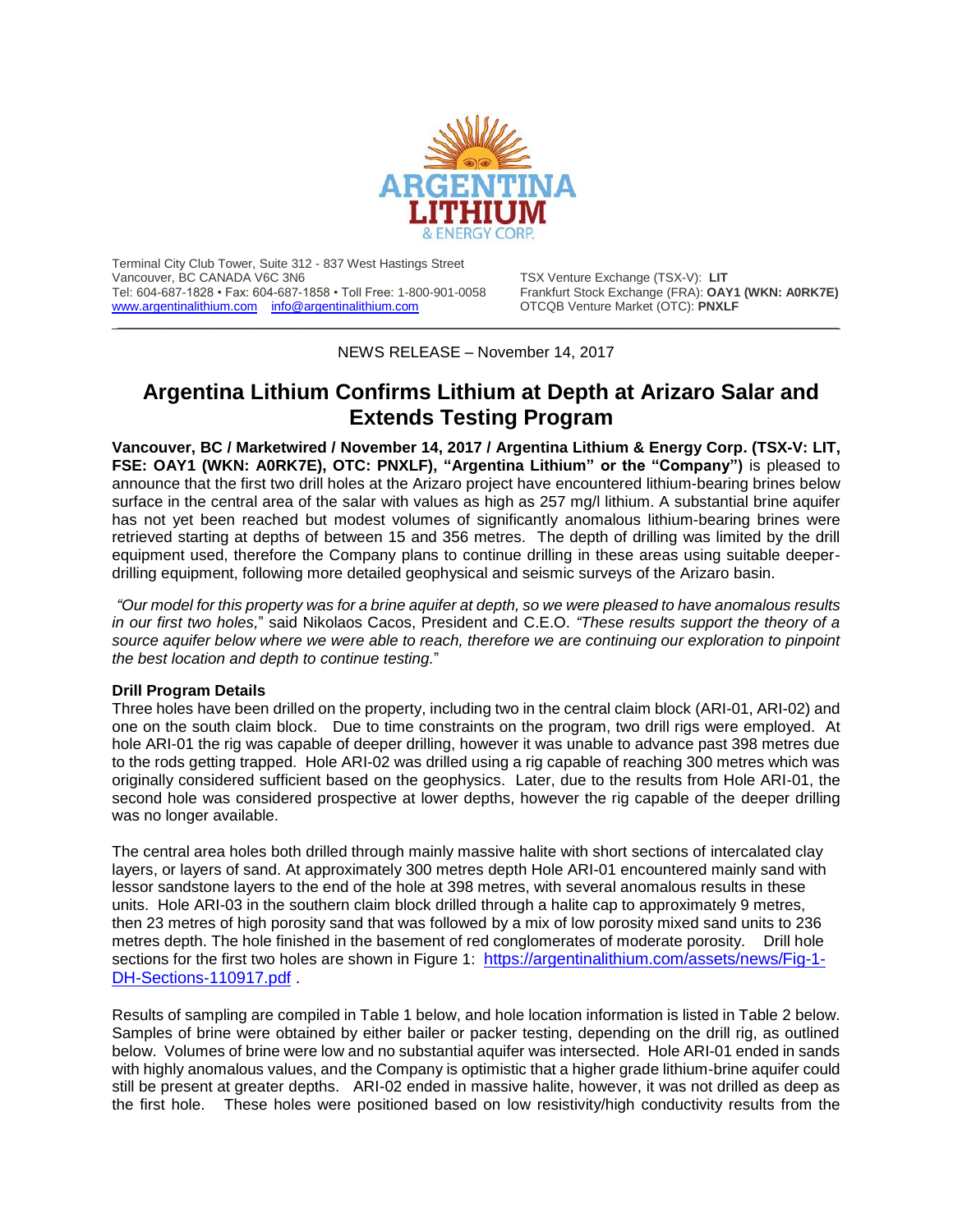vertical electric sounding surveys, however this method provides limited information at depths below approximately 300 metres. Therefore, the Company plans to execute a seismic and Controlled-source Audio-frequency Magnetotellurics (CSAMT) geophysical surveys to better map the depths of the basin and conductive layers that may be related to lithium-bearing brines.

Results for ARI-03 in the southern claim block are incomplete at the time of writing, however based on preliminary analyses the remaining samples from the bottom are expected to have similar or lower levels of lithium and potassium to those from the top of the hole.

| Hole          | <b>Sample</b> | Depth (m) | Li (mg/L) | Mg (mg/L) | $K$ (mg/L) | <b>Density</b> |
|---------------|---------------|-----------|-----------|-----------|------------|----------------|
| AR_01         | 61288         | 190       | 239       | 4608      | 9171       | 1.220          |
|               | 61285         | 238       | 256       | 4996      | 9838       | 1.222          |
|               | 61282         | 308       | 242       | 4579      | 9338       | 1.222          |
|               | 61278         | 326       | 223       | 4100      | 8538       | 1.220          |
|               | 61274         | 356       | 194       | 3871      | 9213       | 1.220          |
|               | 61270         | 368       | 50        | 366       | 1727       | 1.214          |
| <b>ARI-02</b> | 61267         | 15        | 181       | 10070     | 10469      | 1.219          |
|               | 61264         | 76        | 257       | 15035     | 14653      | 1.226          |
|               | 61260         | 108       | 43        | 293       | 1487       | 1.214          |
|               | 61256         | 205       | 60        | 1508      | 2681       | 1.214          |
|               | 61252         | 298       | 39        | 224       | 1382       | 1.214          |
| AR_03         | 61291         | 46        | 36        | 524       | 1428       | 1.215          |
|               | 61295         | 68        | 45        | 581       | 1636       | 1.215          |
|               | 69602         | 57        | 39        | 545       | 1535       | 1.215          |
|               | 69606         | 80        | 47        | 574       | 1716       | 1.215          |
|               | 69609         | 90        | 47        | 574       | 1679       | 1.215          |
|               | 69612         | 100       | 40        | 550       | 1558       | 1.216          |
|               | 69615         | 110       | 41        | 553       | 1583       | 1.215          |
|               | 69618         | 130       | 41        | 558       | 1584       | 1.215          |
|               | 69621         | 149       | 42        | 563       | 1600       | 1.215          |
|               | 69626         | 203       | pending   | pending   | pending    | 1.192          |
|               | 69630         | 224       | pending   | pending   | pending    | 1.192          |
|               | 69634         | 250       | pending   | pending   | pending    | 1.193          |
|               | 69638         | 188       | pending   | pending   | pending    | 1.192          |
|               | 69641         | 167       | pending   | pending   | pending    | 1.193          |

### **Table 1. Drill Results**

## **Table 2. Drill Hole Locations**

| Hole   | Easting   | Northing  | Elevation<br>(m) | Azimuth<br>$(\text{deg})$ | Dip<br>(deg) | Final<br>depth(m) |
|--------|-----------|-----------|------------------|---------------------------|--------------|-------------------|
| ARI-01 | 2,623,406 | 7,260,794 | 3.474            |                           | -90          | 398               |
| ARI-02 | 2,633,054 | 7,273,353 | 3.473            |                           | -90          | 298               |
| ARI-03 | 2,622,871 | 7,243,190 | 3,475            |                           | -90          | 251               |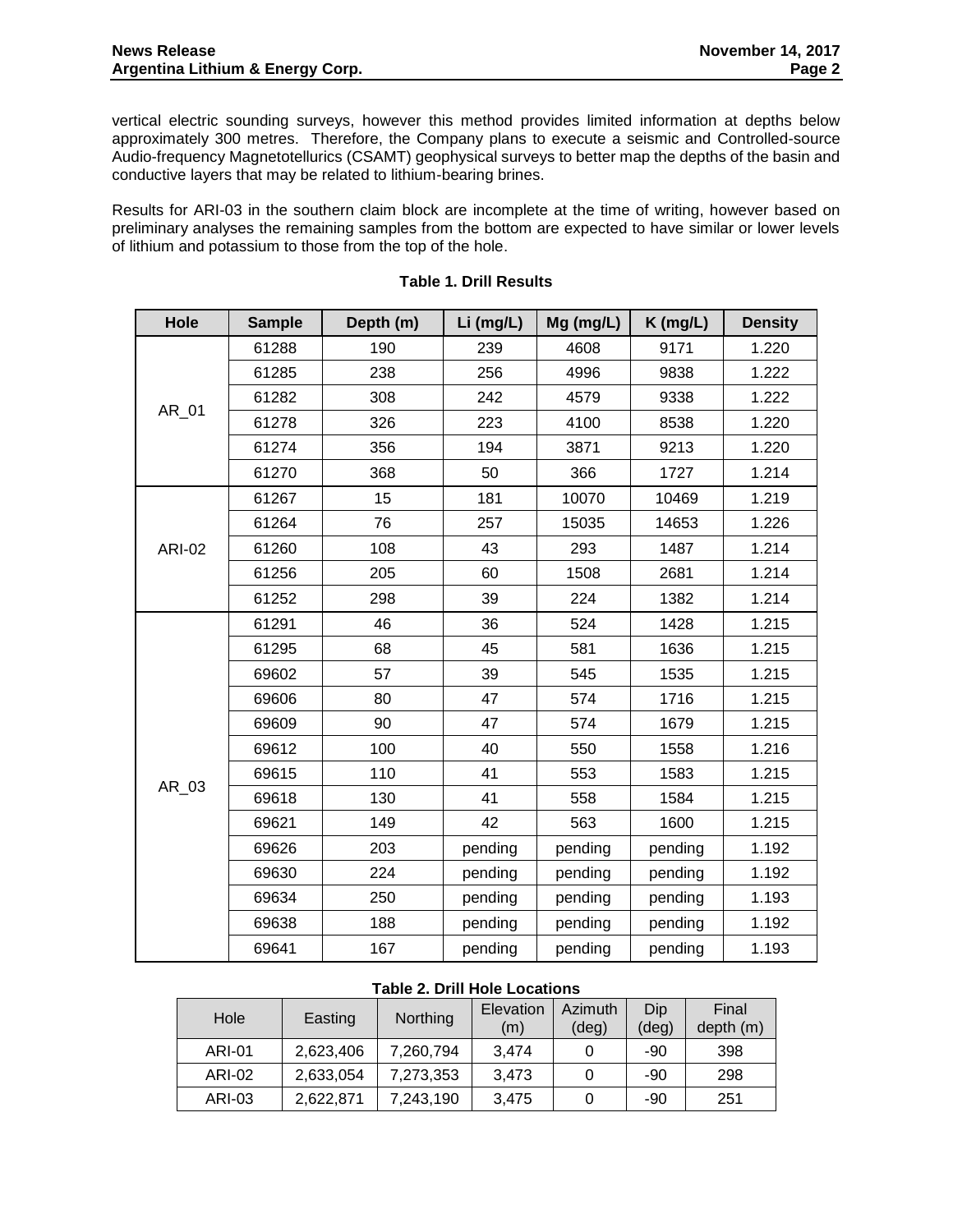#### **Methodology and QA/QC**

Samples in Hole ARI-01 were collected with a double packer. This method allows the collection of samples at specific depths while sealing the hole at the bottom and at the top of the sample. The second drill rig used for holes ARI-02 and -03 was not equipped to sample with a double packer, therefore samples were collected with a Bailer apparatus. Hole ARI-1 was drilled at HQ3 size (outer diameter of 95.76 mm). Hole ARI-02 was drilled at HQ3 from 0 to 105.3m and then completed at NTW size (75.88 mm). Hole ARI-03 was drilled from 0 to 140.15m at HQ3 then at NTW.

All samples were collected in hard white plastic 1 litre bottles with samples numbers clearly identified. The samples were sent to the Alex Stewart Argentina S.A laboratory in Mendoza, Argentina ("Alex Stewart"), an ISO 9001:2008 certified laboratory, with ISO 17025:2005 certification for the analysis of lithium and potassium. Alex Stewart employed Inductively Coupled Plasma Optical Emission Spectrometry ("ICP-OES") as the analytical technique for the primary constituents of interest, including: boron, calcium, potassium, lithium, magnesium and sulphur. Measurements in the field included pH, conductivity, temperature and density. The laboratory took the same measurements and they were consistent with the field data. A duplicate set of samples with different numbering was sent to the Alex Stewart NOA laboratory in Jujuy, and the results confirm the Mendoza lab analyses.

#### **About the Arizaro Lithium Project**

The Company has the option to earn a 100% interest in the Arizaro Lithium Brine Project, including 20,500 hectares in the central core of the Arizaro Salar, the largest in Argentina and third largest in the "Lithium Triangle". Very little historic exploration work has been done on the Arizaro Salar, however the central area is interpreted to have the geologic conditions to be the most prospective for quality brine resources. Furthermore, the Arizaro Salar benefits from a strategic location for infrastructure, including: a railway that connects to the deep water port of Antofagasta, nearby advanced mining projects that are expected to bring significant development of access routes and power, and the availability of water for development. For additional information on the Project please see the Company website www.argentinalithium.com .

#### **Qualified Person**

The program was undertaken under the supervision of David Terry, Ph.D., P.Geo., a Director of the Company and a Qualified Person as defined in National Instrument 43-101. The contents of this news release have been reviewed and approved by Dr. Terry.

#### **About Argentina Lithium**

Argentina Lithium & Energy Corp is focused on acquiring high quality lithium projects in Argentina, and advancing them towards production in order to meet the growing global demand from the battery sector. The management group has a long history of success in the resource sector of Argentina, and has assembled a first rate team of experts to acquire and advance the best lithium properties in the world renowned "Lithium Triangle". The Company is a member of the Grosso Group, a resource management group that has pioneered exploration in Argentina since 1993.

ON BEHALF OF THE BOARD

*"Nikolaos Cacos"*

Nikolaos Cacos, President, CEO and Director

For further information please contact: Corporate Communications Tel: 1-604-687-1828 Toll-Free: 1-800-901-0058 Email: [info@argentinalithium.com](mailto:info@argentinalithium.com)

\_\_\_\_\_\_\_\_\_\_\_\_\_\_\_\_\_\_\_\_\_\_\_\_\_\_\_\_\_\_\_